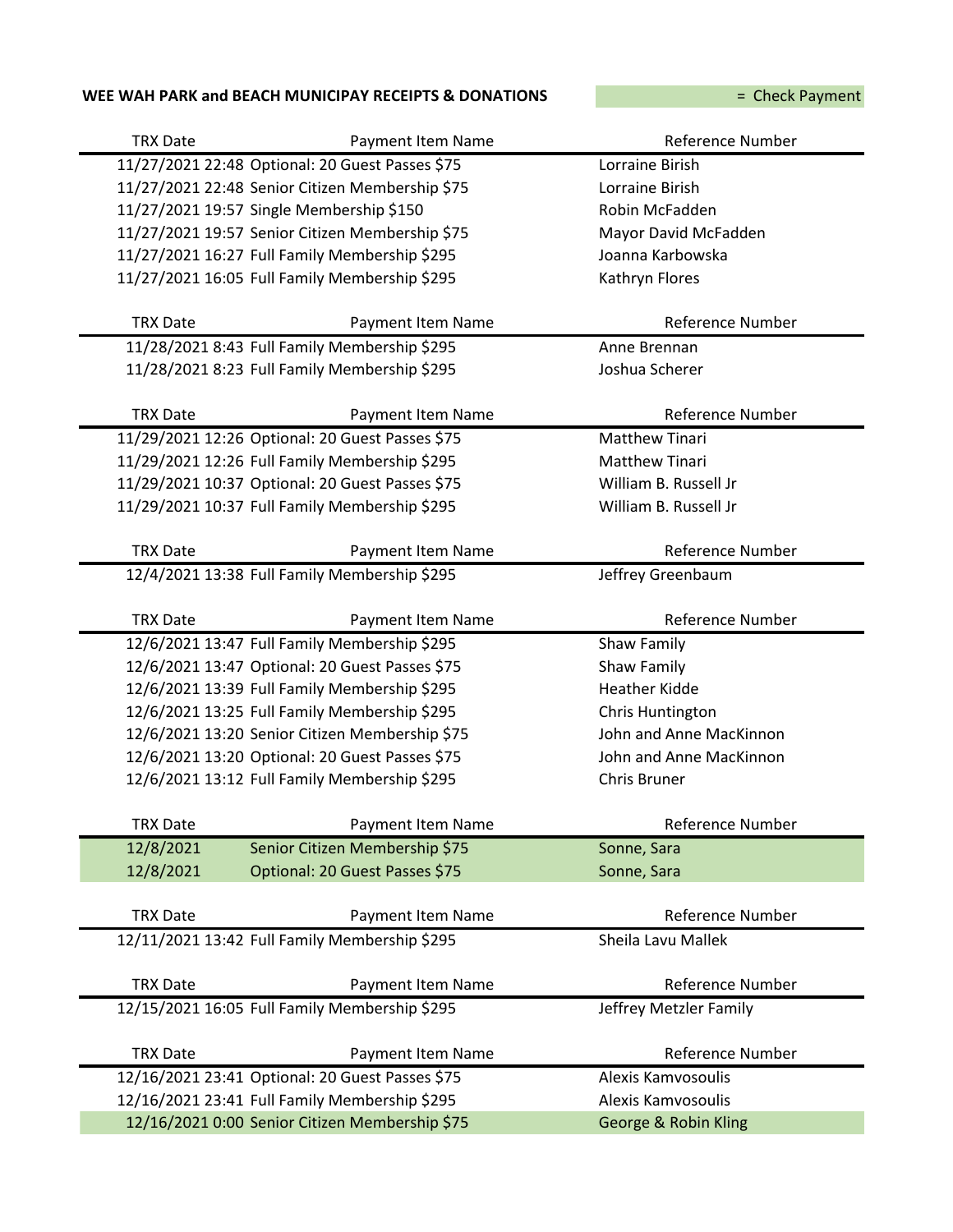| <b>TRX Date</b><br>Reference Number<br>Payment Item Name<br>12/17/2021 17:03 Senior Citizen Membership \$75<br>Anne and Kent Clark<br>12/17/2021 5:17 Full Family Membership \$295<br>Paul Hoffman<br>Reference Number<br><b>TRX Date</b><br>Payment Item Name<br>12/18/2021 17:32 Full Family Membership \$295<br>Ernie Sink, Tate Sink, and Paula Giblin<br><b>Reference Number</b><br><b>TRX Date</b><br>Payment Item Name<br>12/27/2021 8:00 Optional: 10 Guest Passes \$50<br>Kathleen and Nicholas Balistreri<br>12/27/2021 8:00 Senior Citizen Membership \$75<br>Kathleen and Nicholas Balistreri<br><b>TRX Date</b><br>Reference Number<br>Payment Item Name<br>12/29/2021 13:53 Full Family Membership \$295<br>Evan Malik<br>12/29/2021 13:22 Full Family Membership \$295<br><b>Boyle</b><br>12/29/2021 13:19 Full Family Membership \$295<br>Dave Christensen<br>12/29/2021 13:19 Full Family Membership \$295<br>Bazylevsky<br>12/29/2021 13:17 Full Family Membership \$295<br>Erika McGrath<br><b>Reference Number</b><br><b>TRX Date</b><br>Payment Item Name<br>12/30/2021 16:42 Senior Citizen Membership \$75<br>Donna M Morrell Pinney<br><b>TRX Date</b><br>Reference Number<br>Payment Item Name<br>1/2/2022 11:05 Full Family Membership \$295<br>Michael & Gina Martin<br><b>Reference Number</b><br><b>TRX Date</b><br>Payment Item Name<br>1/6/2022 9:57 Full Family Membership \$295<br>Laurie and Greg Beard<br><b>TRX Date</b><br><b>Reference Number</b><br><b>Payment Item Name</b><br>1/8/2022 10:32 Full Family Membership \$295<br>Thomas S. Fuller<br><b>TRX Date</b><br>Reference Number<br>Payment Item Name<br>1/10/2022 17:05 Optional: 10 Guest Passes \$50<br>Amy Clarke<br>1/10/2022 17:05 Single Membership \$150<br>Amy Clarke<br>1/10/2022 17:05 Senior Citizen Membership \$75<br>Barbara Clarke<br><b>TRX Date</b><br><b>Payment Item Name</b><br>Reference Number<br>1/14/2022 17:16 Adult Add-On Membership \$75<br>Donna Furman<br>1/14/2022 17:16 Senior Citizen Membership \$75<br>Garry Furman<br>Reference Number<br><b>TRX Date</b><br>Payment Item Name<br>1/17/2022 10:49 Senior Citizen Membership \$75<br>Gil De Laat<br><b>TRX Date</b><br>Reference Number<br>Payment Item Name<br>1/27/2022 22:27 Optional: 20 Guest Passes \$75<br>Alane S Mason | 12/16/2021 0:00 Optional: 10 Guest Passes \$50 | George & Robin Kling |
|------------------------------------------------------------------------------------------------------------------------------------------------------------------------------------------------------------------------------------------------------------------------------------------------------------------------------------------------------------------------------------------------------------------------------------------------------------------------------------------------------------------------------------------------------------------------------------------------------------------------------------------------------------------------------------------------------------------------------------------------------------------------------------------------------------------------------------------------------------------------------------------------------------------------------------------------------------------------------------------------------------------------------------------------------------------------------------------------------------------------------------------------------------------------------------------------------------------------------------------------------------------------------------------------------------------------------------------------------------------------------------------------------------------------------------------------------------------------------------------------------------------------------------------------------------------------------------------------------------------------------------------------------------------------------------------------------------------------------------------------------------------------------------------------------------------------------------------------------------------------------------------------------------------------------------------------------------------------------------------------------------------------------------------------------------------------------------------------------------------------------------------------------------------------------------------------------------------------------------------------------------------------------------------------------------------|------------------------------------------------|----------------------|
|                                                                                                                                                                                                                                                                                                                                                                                                                                                                                                                                                                                                                                                                                                                                                                                                                                                                                                                                                                                                                                                                                                                                                                                                                                                                                                                                                                                                                                                                                                                                                                                                                                                                                                                                                                                                                                                                                                                                                                                                                                                                                                                                                                                                                                                                                                                  |                                                |                      |
|                                                                                                                                                                                                                                                                                                                                                                                                                                                                                                                                                                                                                                                                                                                                                                                                                                                                                                                                                                                                                                                                                                                                                                                                                                                                                                                                                                                                                                                                                                                                                                                                                                                                                                                                                                                                                                                                                                                                                                                                                                                                                                                                                                                                                                                                                                                  |                                                |                      |
|                                                                                                                                                                                                                                                                                                                                                                                                                                                                                                                                                                                                                                                                                                                                                                                                                                                                                                                                                                                                                                                                                                                                                                                                                                                                                                                                                                                                                                                                                                                                                                                                                                                                                                                                                                                                                                                                                                                                                                                                                                                                                                                                                                                                                                                                                                                  |                                                |                      |
|                                                                                                                                                                                                                                                                                                                                                                                                                                                                                                                                                                                                                                                                                                                                                                                                                                                                                                                                                                                                                                                                                                                                                                                                                                                                                                                                                                                                                                                                                                                                                                                                                                                                                                                                                                                                                                                                                                                                                                                                                                                                                                                                                                                                                                                                                                                  |                                                |                      |
|                                                                                                                                                                                                                                                                                                                                                                                                                                                                                                                                                                                                                                                                                                                                                                                                                                                                                                                                                                                                                                                                                                                                                                                                                                                                                                                                                                                                                                                                                                                                                                                                                                                                                                                                                                                                                                                                                                                                                                                                                                                                                                                                                                                                                                                                                                                  |                                                |                      |
|                                                                                                                                                                                                                                                                                                                                                                                                                                                                                                                                                                                                                                                                                                                                                                                                                                                                                                                                                                                                                                                                                                                                                                                                                                                                                                                                                                                                                                                                                                                                                                                                                                                                                                                                                                                                                                                                                                                                                                                                                                                                                                                                                                                                                                                                                                                  |                                                |                      |
|                                                                                                                                                                                                                                                                                                                                                                                                                                                                                                                                                                                                                                                                                                                                                                                                                                                                                                                                                                                                                                                                                                                                                                                                                                                                                                                                                                                                                                                                                                                                                                                                                                                                                                                                                                                                                                                                                                                                                                                                                                                                                                                                                                                                                                                                                                                  |                                                |                      |
|                                                                                                                                                                                                                                                                                                                                                                                                                                                                                                                                                                                                                                                                                                                                                                                                                                                                                                                                                                                                                                                                                                                                                                                                                                                                                                                                                                                                                                                                                                                                                                                                                                                                                                                                                                                                                                                                                                                                                                                                                                                                                                                                                                                                                                                                                                                  |                                                |                      |
|                                                                                                                                                                                                                                                                                                                                                                                                                                                                                                                                                                                                                                                                                                                                                                                                                                                                                                                                                                                                                                                                                                                                                                                                                                                                                                                                                                                                                                                                                                                                                                                                                                                                                                                                                                                                                                                                                                                                                                                                                                                                                                                                                                                                                                                                                                                  |                                                |                      |
|                                                                                                                                                                                                                                                                                                                                                                                                                                                                                                                                                                                                                                                                                                                                                                                                                                                                                                                                                                                                                                                                                                                                                                                                                                                                                                                                                                                                                                                                                                                                                                                                                                                                                                                                                                                                                                                                                                                                                                                                                                                                                                                                                                                                                                                                                                                  |                                                |                      |
|                                                                                                                                                                                                                                                                                                                                                                                                                                                                                                                                                                                                                                                                                                                                                                                                                                                                                                                                                                                                                                                                                                                                                                                                                                                                                                                                                                                                                                                                                                                                                                                                                                                                                                                                                                                                                                                                                                                                                                                                                                                                                                                                                                                                                                                                                                                  |                                                |                      |
|                                                                                                                                                                                                                                                                                                                                                                                                                                                                                                                                                                                                                                                                                                                                                                                                                                                                                                                                                                                                                                                                                                                                                                                                                                                                                                                                                                                                                                                                                                                                                                                                                                                                                                                                                                                                                                                                                                                                                                                                                                                                                                                                                                                                                                                                                                                  |                                                |                      |
|                                                                                                                                                                                                                                                                                                                                                                                                                                                                                                                                                                                                                                                                                                                                                                                                                                                                                                                                                                                                                                                                                                                                                                                                                                                                                                                                                                                                                                                                                                                                                                                                                                                                                                                                                                                                                                                                                                                                                                                                                                                                                                                                                                                                                                                                                                                  |                                                |                      |
|                                                                                                                                                                                                                                                                                                                                                                                                                                                                                                                                                                                                                                                                                                                                                                                                                                                                                                                                                                                                                                                                                                                                                                                                                                                                                                                                                                                                                                                                                                                                                                                                                                                                                                                                                                                                                                                                                                                                                                                                                                                                                                                                                                                                                                                                                                                  |                                                |                      |
|                                                                                                                                                                                                                                                                                                                                                                                                                                                                                                                                                                                                                                                                                                                                                                                                                                                                                                                                                                                                                                                                                                                                                                                                                                                                                                                                                                                                                                                                                                                                                                                                                                                                                                                                                                                                                                                                                                                                                                                                                                                                                                                                                                                                                                                                                                                  |                                                |                      |
|                                                                                                                                                                                                                                                                                                                                                                                                                                                                                                                                                                                                                                                                                                                                                                                                                                                                                                                                                                                                                                                                                                                                                                                                                                                                                                                                                                                                                                                                                                                                                                                                                                                                                                                                                                                                                                                                                                                                                                                                                                                                                                                                                                                                                                                                                                                  |                                                |                      |
|                                                                                                                                                                                                                                                                                                                                                                                                                                                                                                                                                                                                                                                                                                                                                                                                                                                                                                                                                                                                                                                                                                                                                                                                                                                                                                                                                                                                                                                                                                                                                                                                                                                                                                                                                                                                                                                                                                                                                                                                                                                                                                                                                                                                                                                                                                                  |                                                |                      |
|                                                                                                                                                                                                                                                                                                                                                                                                                                                                                                                                                                                                                                                                                                                                                                                                                                                                                                                                                                                                                                                                                                                                                                                                                                                                                                                                                                                                                                                                                                                                                                                                                                                                                                                                                                                                                                                                                                                                                                                                                                                                                                                                                                                                                                                                                                                  |                                                |                      |
|                                                                                                                                                                                                                                                                                                                                                                                                                                                                                                                                                                                                                                                                                                                                                                                                                                                                                                                                                                                                                                                                                                                                                                                                                                                                                                                                                                                                                                                                                                                                                                                                                                                                                                                                                                                                                                                                                                                                                                                                                                                                                                                                                                                                                                                                                                                  |                                                |                      |
|                                                                                                                                                                                                                                                                                                                                                                                                                                                                                                                                                                                                                                                                                                                                                                                                                                                                                                                                                                                                                                                                                                                                                                                                                                                                                                                                                                                                                                                                                                                                                                                                                                                                                                                                                                                                                                                                                                                                                                                                                                                                                                                                                                                                                                                                                                                  |                                                |                      |
|                                                                                                                                                                                                                                                                                                                                                                                                                                                                                                                                                                                                                                                                                                                                                                                                                                                                                                                                                                                                                                                                                                                                                                                                                                                                                                                                                                                                                                                                                                                                                                                                                                                                                                                                                                                                                                                                                                                                                                                                                                                                                                                                                                                                                                                                                                                  |                                                |                      |
|                                                                                                                                                                                                                                                                                                                                                                                                                                                                                                                                                                                                                                                                                                                                                                                                                                                                                                                                                                                                                                                                                                                                                                                                                                                                                                                                                                                                                                                                                                                                                                                                                                                                                                                                                                                                                                                                                                                                                                                                                                                                                                                                                                                                                                                                                                                  |                                                |                      |
|                                                                                                                                                                                                                                                                                                                                                                                                                                                                                                                                                                                                                                                                                                                                                                                                                                                                                                                                                                                                                                                                                                                                                                                                                                                                                                                                                                                                                                                                                                                                                                                                                                                                                                                                                                                                                                                                                                                                                                                                                                                                                                                                                                                                                                                                                                                  |                                                |                      |
|                                                                                                                                                                                                                                                                                                                                                                                                                                                                                                                                                                                                                                                                                                                                                                                                                                                                                                                                                                                                                                                                                                                                                                                                                                                                                                                                                                                                                                                                                                                                                                                                                                                                                                                                                                                                                                                                                                                                                                                                                                                                                                                                                                                                                                                                                                                  |                                                |                      |
|                                                                                                                                                                                                                                                                                                                                                                                                                                                                                                                                                                                                                                                                                                                                                                                                                                                                                                                                                                                                                                                                                                                                                                                                                                                                                                                                                                                                                                                                                                                                                                                                                                                                                                                                                                                                                                                                                                                                                                                                                                                                                                                                                                                                                                                                                                                  |                                                |                      |
|                                                                                                                                                                                                                                                                                                                                                                                                                                                                                                                                                                                                                                                                                                                                                                                                                                                                                                                                                                                                                                                                                                                                                                                                                                                                                                                                                                                                                                                                                                                                                                                                                                                                                                                                                                                                                                                                                                                                                                                                                                                                                                                                                                                                                                                                                                                  |                                                |                      |
|                                                                                                                                                                                                                                                                                                                                                                                                                                                                                                                                                                                                                                                                                                                                                                                                                                                                                                                                                                                                                                                                                                                                                                                                                                                                                                                                                                                                                                                                                                                                                                                                                                                                                                                                                                                                                                                                                                                                                                                                                                                                                                                                                                                                                                                                                                                  |                                                |                      |
|                                                                                                                                                                                                                                                                                                                                                                                                                                                                                                                                                                                                                                                                                                                                                                                                                                                                                                                                                                                                                                                                                                                                                                                                                                                                                                                                                                                                                                                                                                                                                                                                                                                                                                                                                                                                                                                                                                                                                                                                                                                                                                                                                                                                                                                                                                                  |                                                |                      |
|                                                                                                                                                                                                                                                                                                                                                                                                                                                                                                                                                                                                                                                                                                                                                                                                                                                                                                                                                                                                                                                                                                                                                                                                                                                                                                                                                                                                                                                                                                                                                                                                                                                                                                                                                                                                                                                                                                                                                                                                                                                                                                                                                                                                                                                                                                                  |                                                |                      |
|                                                                                                                                                                                                                                                                                                                                                                                                                                                                                                                                                                                                                                                                                                                                                                                                                                                                                                                                                                                                                                                                                                                                                                                                                                                                                                                                                                                                                                                                                                                                                                                                                                                                                                                                                                                                                                                                                                                                                                                                                                                                                                                                                                                                                                                                                                                  |                                                |                      |
|                                                                                                                                                                                                                                                                                                                                                                                                                                                                                                                                                                                                                                                                                                                                                                                                                                                                                                                                                                                                                                                                                                                                                                                                                                                                                                                                                                                                                                                                                                                                                                                                                                                                                                                                                                                                                                                                                                                                                                                                                                                                                                                                                                                                                                                                                                                  |                                                |                      |
|                                                                                                                                                                                                                                                                                                                                                                                                                                                                                                                                                                                                                                                                                                                                                                                                                                                                                                                                                                                                                                                                                                                                                                                                                                                                                                                                                                                                                                                                                                                                                                                                                                                                                                                                                                                                                                                                                                                                                                                                                                                                                                                                                                                                                                                                                                                  |                                                |                      |
|                                                                                                                                                                                                                                                                                                                                                                                                                                                                                                                                                                                                                                                                                                                                                                                                                                                                                                                                                                                                                                                                                                                                                                                                                                                                                                                                                                                                                                                                                                                                                                                                                                                                                                                                                                                                                                                                                                                                                                                                                                                                                                                                                                                                                                                                                                                  |                                                |                      |
|                                                                                                                                                                                                                                                                                                                                                                                                                                                                                                                                                                                                                                                                                                                                                                                                                                                                                                                                                                                                                                                                                                                                                                                                                                                                                                                                                                                                                                                                                                                                                                                                                                                                                                                                                                                                                                                                                                                                                                                                                                                                                                                                                                                                                                                                                                                  |                                                |                      |
|                                                                                                                                                                                                                                                                                                                                                                                                                                                                                                                                                                                                                                                                                                                                                                                                                                                                                                                                                                                                                                                                                                                                                                                                                                                                                                                                                                                                                                                                                                                                                                                                                                                                                                                                                                                                                                                                                                                                                                                                                                                                                                                                                                                                                                                                                                                  |                                                |                      |
|                                                                                                                                                                                                                                                                                                                                                                                                                                                                                                                                                                                                                                                                                                                                                                                                                                                                                                                                                                                                                                                                                                                                                                                                                                                                                                                                                                                                                                                                                                                                                                                                                                                                                                                                                                                                                                                                                                                                                                                                                                                                                                                                                                                                                                                                                                                  |                                                |                      |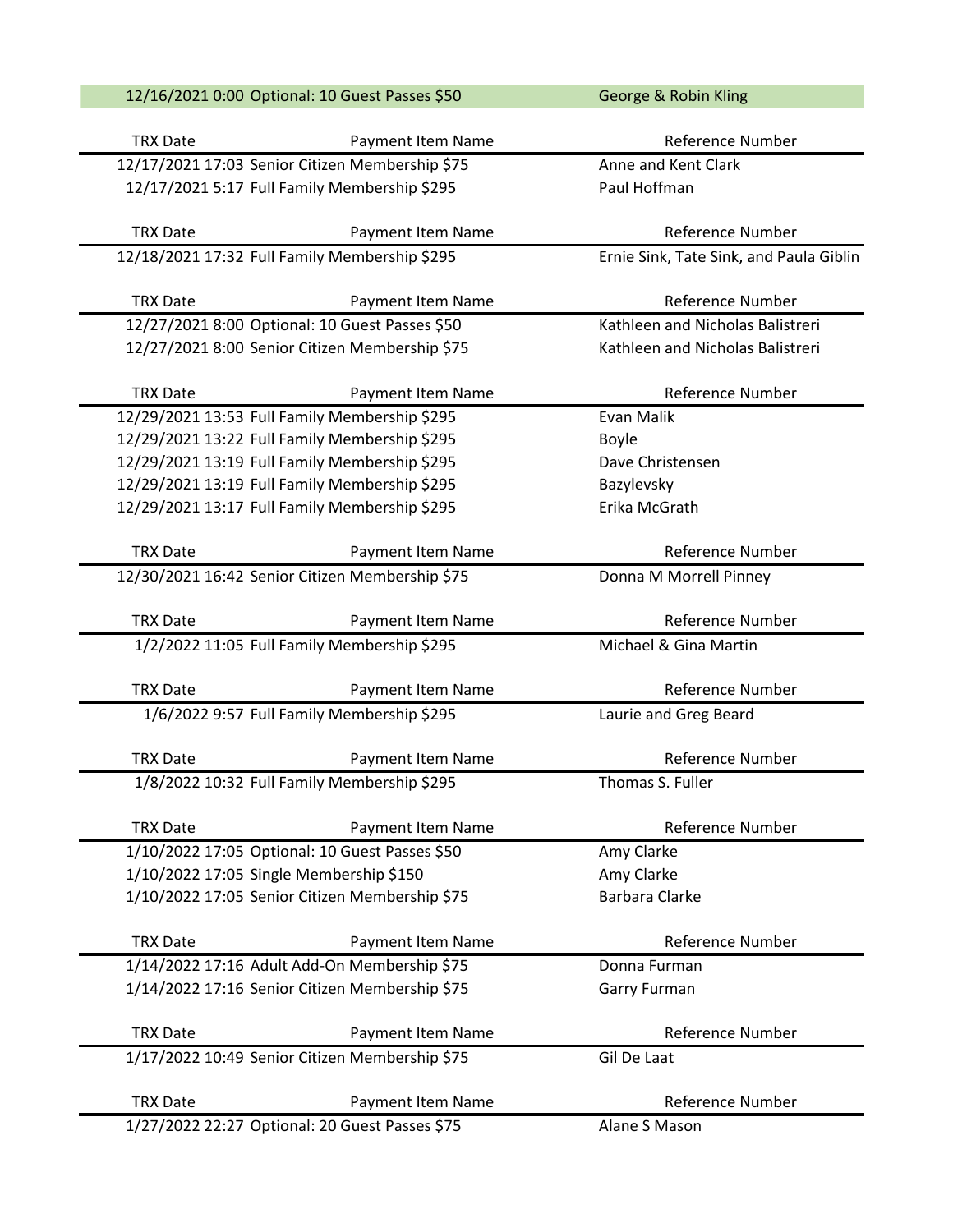1/27/2022 22:27 Full Family Membership \$295 Alane S Mason 1/27/2022 14:46 Full Family Membership \$295 Lauren Clark

| <b>TRX Date</b> | Payment Item Name                              | Reference Number               |
|-----------------|------------------------------------------------|--------------------------------|
|                 | 2/1/2022 15:55 Full Family Membership \$295    | Eleonore Cluzel                |
|                 |                                                |                                |
| <b>TRX Date</b> | Payment Item Name                              | Reference Number               |
|                 | 2/7/2022 12:49 Full Family Membership \$295    | Patricia Purdy                 |
| <b>TRX Date</b> | Payment Item Name                              | <b>Reference Number</b>        |
|                 | 2/8/2022 14:20 Full Family Membership \$295    | <b>Chrissy Corredor</b>        |
|                 |                                                |                                |
| <b>TRX Date</b> | Payment Item Name                              | <b>Reference Number</b>        |
|                 | 2/10/2022 0:00 Full Family Membership \$295    | Tavani, Philip                 |
|                 |                                                |                                |
| <b>TRX Date</b> | Payment Item Name                              | Reference Number               |
|                 | 2/21/2022 22:58 Single Membership \$150        | Ivan Tyhovych                  |
|                 |                                                |                                |
| <b>TRX Date</b> | Payment Item Name                              | <b>Reference Number</b>        |
|                 | 2/25/2022 17:32 Full Family Membership \$295   | <b>Gavin Maxwell</b>           |
|                 | 2/25/2022 13:53 Senior Citizen Membership \$75 | Paul Brooke                    |
|                 | 2/25/2022 13:38 Senior Citizen Membership \$75 | <b>Martin Pomp</b>             |
|                 | 2/25/2022 12:53 Full Family Membership \$295   | Amy gold                       |
|                 | 2/25/2022 12:53 Optional: 10 Guest Passes \$50 | Amy gold                       |
|                 | 2/25/2022 12:46 Full Family Membership \$295   | Lisa Laukitis                  |
|                 |                                                |                                |
| <b>TRX Date</b> | Payment Item Name                              | <b>Reference Number</b>        |
|                 | 2/26/2022 9:26 Full Family Membership \$295    | Michael Haberkorn              |
|                 |                                                |                                |
| <b>TRX Date</b> | Payment Item Name                              | <b>Reference Number</b>        |
|                 | 2/27/2022 12:12 Full Family Membership \$295   | Jeffrey Greenbaum              |
|                 |                                                |                                |
| <b>TRX Date</b> | Payment Item Name                              | <b>Reference Number</b>        |
|                 | 2/28/2022 8:19 Full Family Membership \$295    | Kathryn Flores                 |
|                 | 2/28/2022 0:00 Optional: 10 Guest Passes \$50  | <b>Marie Claude-Wrenn</b>      |
|                 | 2/28/2022 0:00 Senior Citizen Membership \$75  | <b>Marie Claude-Wrenn</b>      |
|                 |                                                |                                |
| <b>TRX Date</b> | Payment Item Name                              | Reference Number               |
|                 | 3/2/2022 0:00 Senior Citizen Membership \$75   | Salierno, Thomas               |
|                 |                                                |                                |
| <b>TRX Date</b> | Payment Item Name                              | Reference Number               |
|                 | 3/3/2022 17:17 Single Membership \$150         | Megan Hayes                    |
|                 | 3/3/2022 16:12 Full Family Membership \$295    | Sean Madden                    |
|                 | 3/3/2022 15:52 Full Family Membership \$295    | Nick Shumaker and Nacole Snoep |
|                 | 3/3/2022 15:11 Full Family Membership \$295    | Anne Madden                    |
|                 | 3/3/2022 13:18 Full Family Membership \$295    | Babba Rivera                   |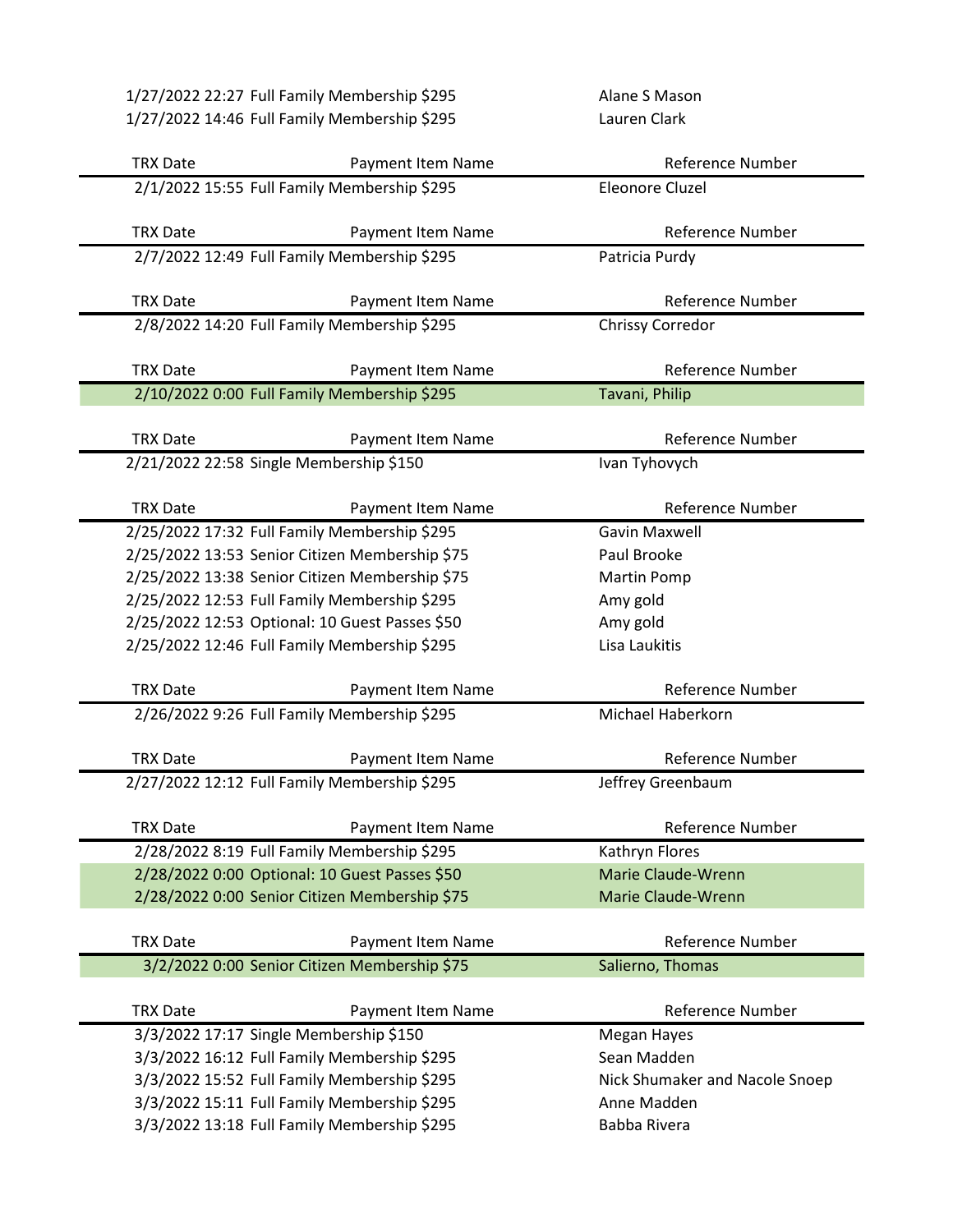3/3/2022 13:18 Optional: 10 Guest Passes \$50 Babba Rivera

| TRX Date                                      | Payment Item Name                              | Reference Number |  |
|-----------------------------------------------|------------------------------------------------|------------------|--|
| 3/4/2022 18:15 Optional: 10 Guest Passes \$50 |                                                | Jedediah Turner  |  |
|                                               | 3/4/2022 18:15 Full Family Membership \$295    | Jedediah Turner  |  |
| TRX Date                                      | Payment Item Name                              | Reference Number |  |
|                                               | 3/7/2022 16:34 Full Family Membership \$295    | Benjamin Alcorn  |  |
|                                               |                                                |                  |  |
|                                               |                                                |                  |  |
| <b>TRX Date</b>                               | Payment Item Name                              | Reference Number |  |
|                                               | 3/8/2022 10:05 Full Family Membership \$295    | Melanie McLennan |  |
|                                               |                                                |                  |  |
| <b>TRX Date</b>                               | Payment Item Name                              | Reference Number |  |
|                                               | 3/12/2022 15:43 Optional: 10 Guest Passes \$50 | Peter Bush       |  |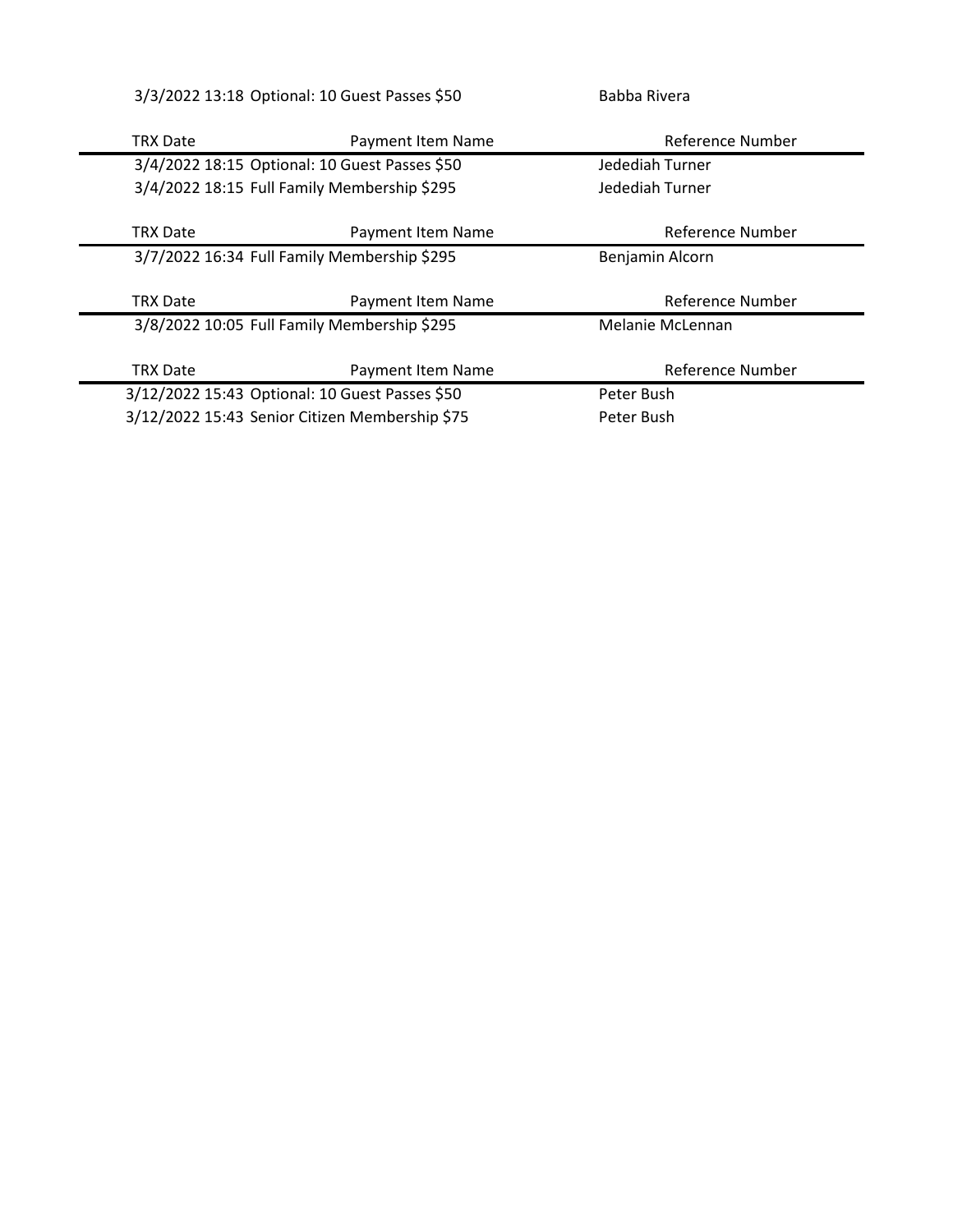3/15/2022

| <b>Consumer Name</b>                          |                     | <b>Total Paid</b> |
|-----------------------------------------------|---------------------|-------------------|
| Lorraine Birish                               | 19 South Lake Place | \$<br>75.00       |
| Lorraine Birish                               | 19 South Lake Place | \$<br>75.00       |
| David McFadden                                | 28 Pepperidge Road  | \$<br>150.00      |
| David McFadden                                | 28 Pepperidge Road  | \$<br>75.00       |
| Joanna Karbowska                              | 102 Turtle Point Rd | \$<br>295.00      |
| Kathryn Flores                                | 242 Continental Rd  | \$<br>295.00      |
| <b>Consumer Name</b>                          |                     | <b>Total Paid</b> |
| Anne Brennan                                  | 41 Cannon Hill Road | \$<br>295.00      |
| Joshua Scherer                                | 1 East Lake Road    | \$<br>295.00      |
|                                               |                     | <b>Total Paid</b> |
| <b>Consumer Name</b><br><b>Matthew Tinari</b> | 55 Clubhouse Road   | \$<br>75.00       |
| <b>Matthew Tinari</b>                         | 55 Clubhouse Road   | \$<br>295.00      |
| <b>William Russell</b>                        | 82 Circuit Road     | \$<br>75.00       |
| William Russell                               | 82 Circuit Road     | \$<br>295.00      |
|                                               |                     |                   |
| <b>Consumer Name</b>                          |                     | <b>Total Paid</b> |
| Jeffrey Greenbaum                             | 6 Clubhouse Rd Ext  | \$<br>295.00      |
| <b>Consumer Name</b>                          |                     | <b>Total Paid</b> |
| Anna Shaw                                     | 126 Tower Hill Rd W | \$<br>295.00      |
| Anna Shaw                                     | 126 Tower Hill Rd W | \$<br>75.00       |
| <b>Heather Kidde</b>                          | 117 East Lake Road  | \$<br>295.00      |
| Cutie Huntington                              | 107 Tower Hill Loop | \$<br>295.00      |
| John MacKinnon                                | 18 Ivy Road         | \$<br>75.00       |
| John MacKinnon                                | 18 Ivy Road         | \$<br>75.00       |
| <b>Christian Bruner</b>                       | 134 East Lake Road  | \$<br>295.00      |
| <b>Consumer Name</b>                          | Address             | <b>Total Paid</b> |
| Sonne, Sara                                   | 207 West Lake Road  | \$<br>75.00       |
| Sonne, Sara                                   | 207 West Lake Road  | \$<br>75.00       |
| <b>Consumer Name</b>                          |                     | <b>Total Paid</b> |
| Sheila Lavu Mallek                            | 97 Laurel Road      | \$<br>295.00      |
|                                               |                     |                   |
| <b>Consumer Name</b>                          |                     | <b>Total Paid</b> |
| <b>Richard Metzler</b>                        | 15 Clubhouse Rd Ext | \$<br>295.00      |
| <b>Consumer Name</b>                          |                     | <b>Total Paid</b> |
| Alexis Kamvosoulis                            | 6 Grove Drive       | \$<br>75.00       |
| Alexis Kamvosoulis                            | 6 Grove Drive       | \$<br>295.00      |
| <b>George &amp; Robin Kling</b>               | 152 Woodlands Dr    | \$<br>75.00       |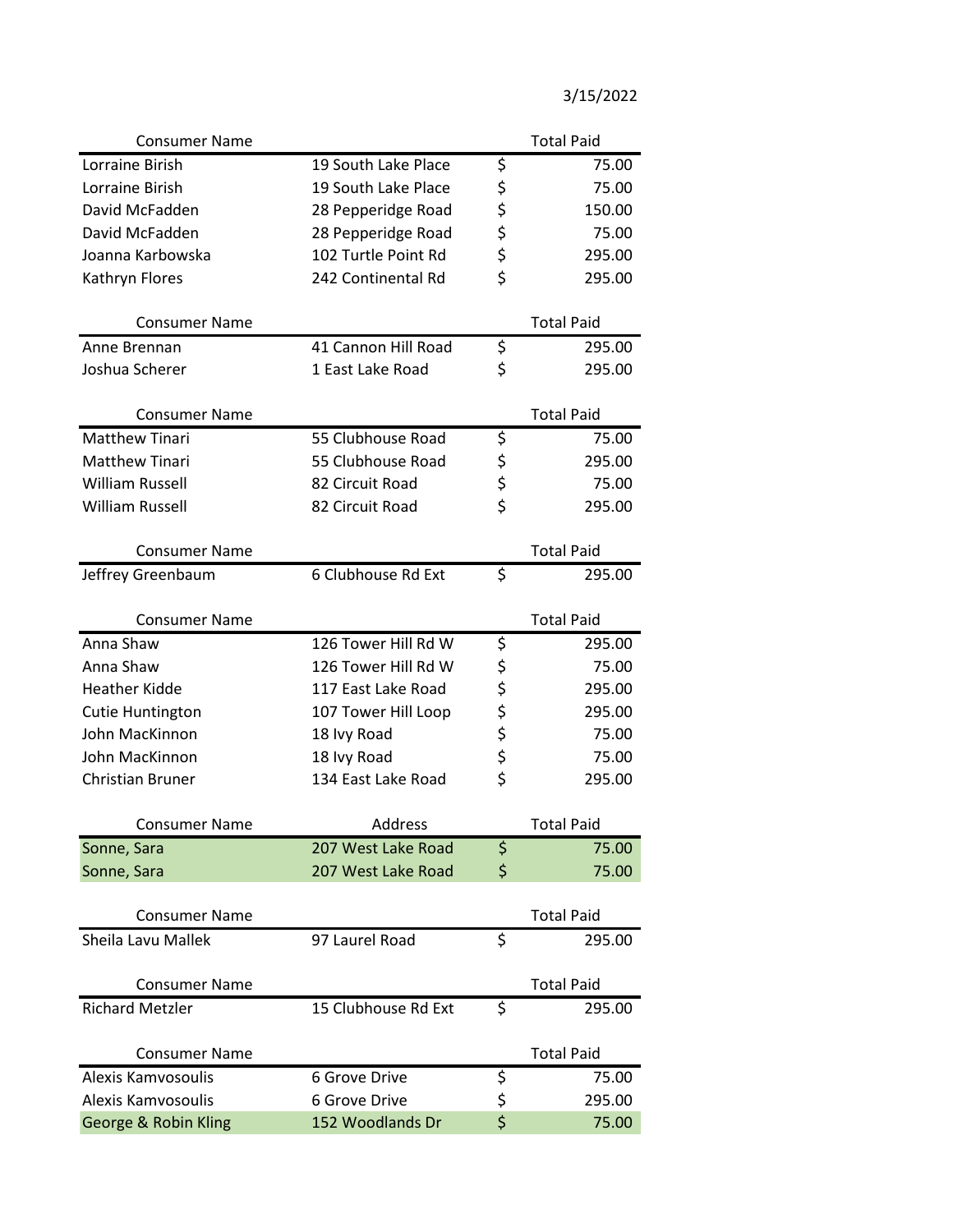| George & Robin Kling | 152 Woodlands Dr      | \$       | 50.00             |
|----------------------|-----------------------|----------|-------------------|
|                      |                       |          |                   |
| <b>Consumer Name</b> |                       |          | <b>Total Paid</b> |
| Anne Clark           | 24 Circle Drive       | \$       | 75.00             |
| Paul Hoffman         | 76 Clinton Road       | \$       | 295.00            |
| <b>Consumer Name</b> |                       |          | <b>Total Paid</b> |
| Paula Giblin         | 34 Tower Hill Rd E    | \$       | 295.00            |
| <b>Consumer Name</b> |                       |          | <b>Total Paid</b> |
| Kathleen Balistreri  | 27 Patterson Hill     |          | \$50.00           |
| Kathleen Balistreri  | 27 Patterson Hill     |          | \$75.00           |
| <b>Consumer Name</b> |                       |          | <b>Total Paid</b> |
| Evan Malik           | 61 Camp Comfort Rd    | \$       | 295.00            |
| Susan Boyle          | 51 Camp Comfort Rd    |          | 295.00            |
| David Christensen    | 9 Ridge Road          | \$<br>\$ | 295.00            |
| Christine Bazylevsky | 122 Turtle Point Rd   |          | 295.00            |
| Erika McGrath        | 22 Brook Farm Road    | \$<br>\$ | 295.00            |
| <b>Consumer Name</b> |                       |          | <b>Total Paid</b> |
| Donna Morrell        |                       | \$       | 75.00             |
|                      | 22 Serpentine Road    |          |                   |
| <b>Consumer Name</b> | Address               |          | <b>Total Paid</b> |
| <b>Gina Martin</b>   | 11 Brook Road         | \$       | 295.00            |
| <b>Consumer Name</b> | Address               |          | <b>Total Paid</b> |
| Laurie Beard         | 214 East Lake Road    | \$       | 295.00            |
| <b>Consumer Name</b> | Address               |          | <b>Total Paid</b> |
| Elyse Fuller         | 40 Circle Drive       | \$       | 295.00            |
| <b>Consumer Name</b> | Address               |          | <b>Total Paid</b> |
| Amy Clarke           | 56 Grove Drive        | \$       | 50.00             |
| Amy Clarke           | 56 Grove Drive        | \$       | 150.00            |
| Amy Clarke           | 56 Grove Drive        | \$       | 75.00             |
| <b>Consumer Name</b> | Address               |          | <b>Total Paid</b> |
| Donna Furman         | PO Box 16 Southfields | \$       | 75.00             |
| Donna Furman         | PO Box 16 Southfields | \$       | 75.00             |
| <b>Consumer Name</b> | Address               |          | <b>Total Paid</b> |
| Gilbert De Laat      | 32 Hospital Road      | \$       | 75.00             |
| <b>Consumer Name</b> | Address               |          | <b>Total Paid</b> |
| Alane Mason          | Camp Comfort Road     | \$       | 75.00             |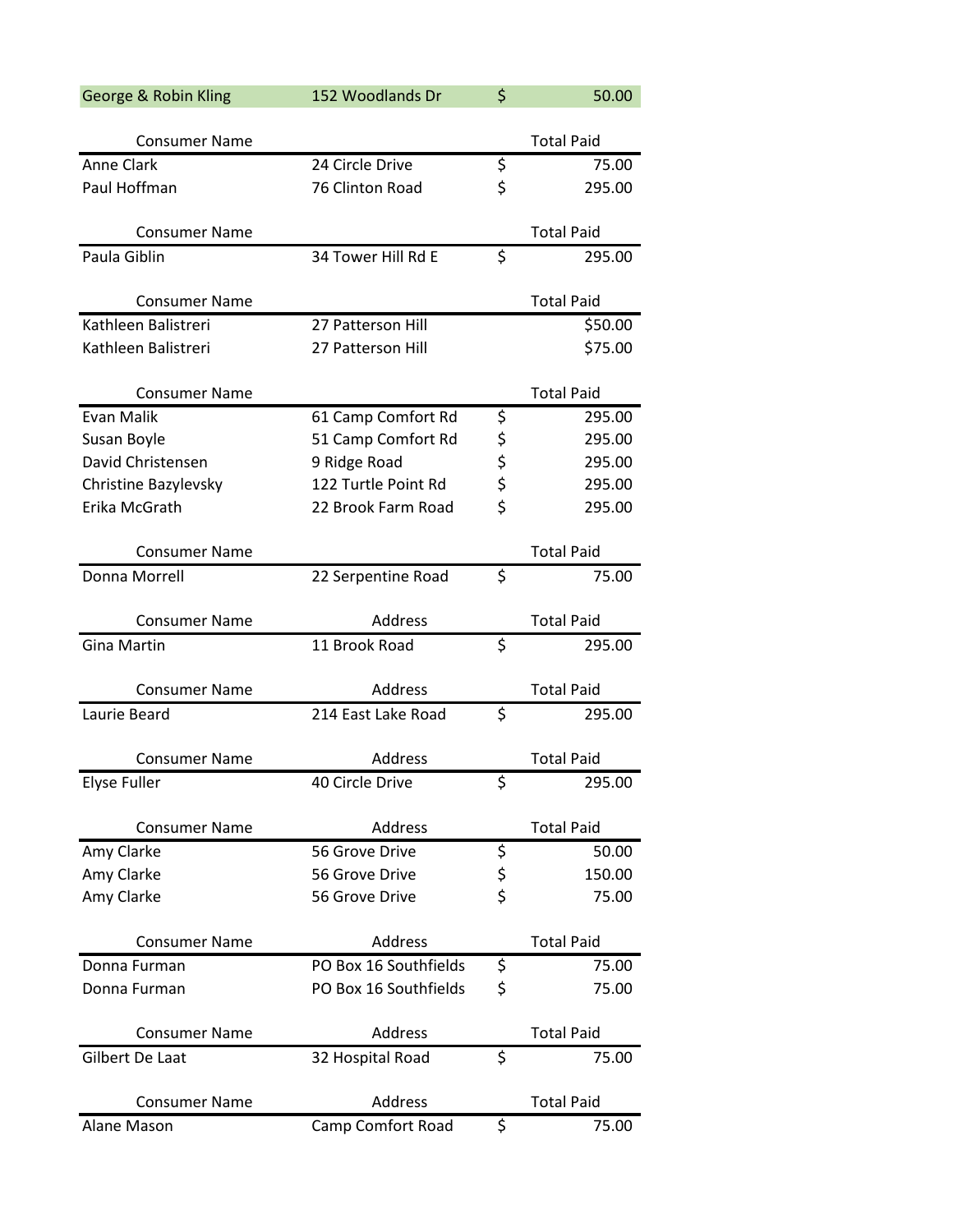| Alane Mason               | Camp Comfort Road        | \$       | 295.00            |
|---------------------------|--------------------------|----------|-------------------|
| Lauren Clark              | 23 Schoolhouse Road      | \$       | 295.00            |
|                           |                          |          |                   |
| <b>Consumer Name</b>      | Address                  |          | <b>Total Paid</b> |
| Eleonore Cluzel           | 55 Clubhouse Road        | \$       | 295.00            |
| <b>Consumer Name</b>      | Address                  |          | <b>Total Paid</b> |
| Patricia Purdy            | 68 High Hill Road        | \$       | 295.00            |
| <b>Consumer Name</b>      | Address                  |          | <b>Total Paid</b> |
| <b>Chrissy Corredor</b>   | 81 Lorillard Road        | \$       | 295.00            |
| <b>Consumer Name</b>      | Address                  |          | <b>Total Paid</b> |
| Tavani, Philip            | 52 Turtle Mountain Rd    | \$       | 295.00            |
|                           |                          |          |                   |
| <b>Consumer Name</b>      | <b>Address</b>           |          | <b>Total Paid</b> |
| Natalia Tyhovych          | 18 Acoma Road            | \$       | 150.00            |
| <b>Consumer Name</b>      | <b>Address</b>           |          | <b>Total Paid</b> |
| Gavin M Maxwell           | 86 Summit Road           | \$       | 295.00            |
| Paul Brooke               | 34 East Lake Road        | \$       | 75.00             |
| Martin Pomp               | 44 Ontio Road            |          | 75.00             |
| Amy Gold                  | 154 East Lake Road       | \$\$\$\$ | 295.00            |
| Amy Gold                  | 154 East Lake Road       |          | 50.00             |
| Lisa Laukitis             | 16 Brook Road            |          | 295.00            |
|                           |                          |          |                   |
| <b>Consumer Name</b>      | Address                  |          | <b>Total Paid</b> |
| Michael Haberkorn         | 224 East Lake Road       | \$       | 295.00            |
| <b>Consumer Name</b>      | Address                  |          | <b>Total Paid</b> |
| Jeffrey Greenbaum         | 6 Clubhouse Road Ext     | \$       | 295.00            |
| <b>Consumer Name</b>      | <b>Address</b>           |          | <b>Total Paid</b> |
| Kathryn Flores            | 242 Continental Road     | \$       | 295.00            |
| <b>Marie Claude-Wrenn</b> | <b>41 Lorillard Road</b> | \$       | 50.00             |
| Marie Claude-Wrenn        | 41 Lorillard Road        | \$       | 75.00             |
| <b>Consumer Name</b>      | <b>Address</b>           |          | <b>Total Paid</b> |
| Salierno, Thomas          | 10 Willow Court          | \$       | 75.00             |
| <b>Consumer Name</b>      | Address                  |          | <b>Total Paid</b> |
| Megan Hayes               | 61 Clubhouse Road        | \$       | 150.00            |
| Sean Madden               | 64 Tower Hill Loop       |          | 295.00            |
| Nacole Snoep              | 104 Clubhouse Road       |          | 295.00            |
| Anne Madden               | 64 Tower Hill Loop       | \$\$\$\$ | 295.00            |
| <b>Barbara Canales</b>    | 107 East Lake Road       |          | 295.00            |
|                           |                          |          |                   |